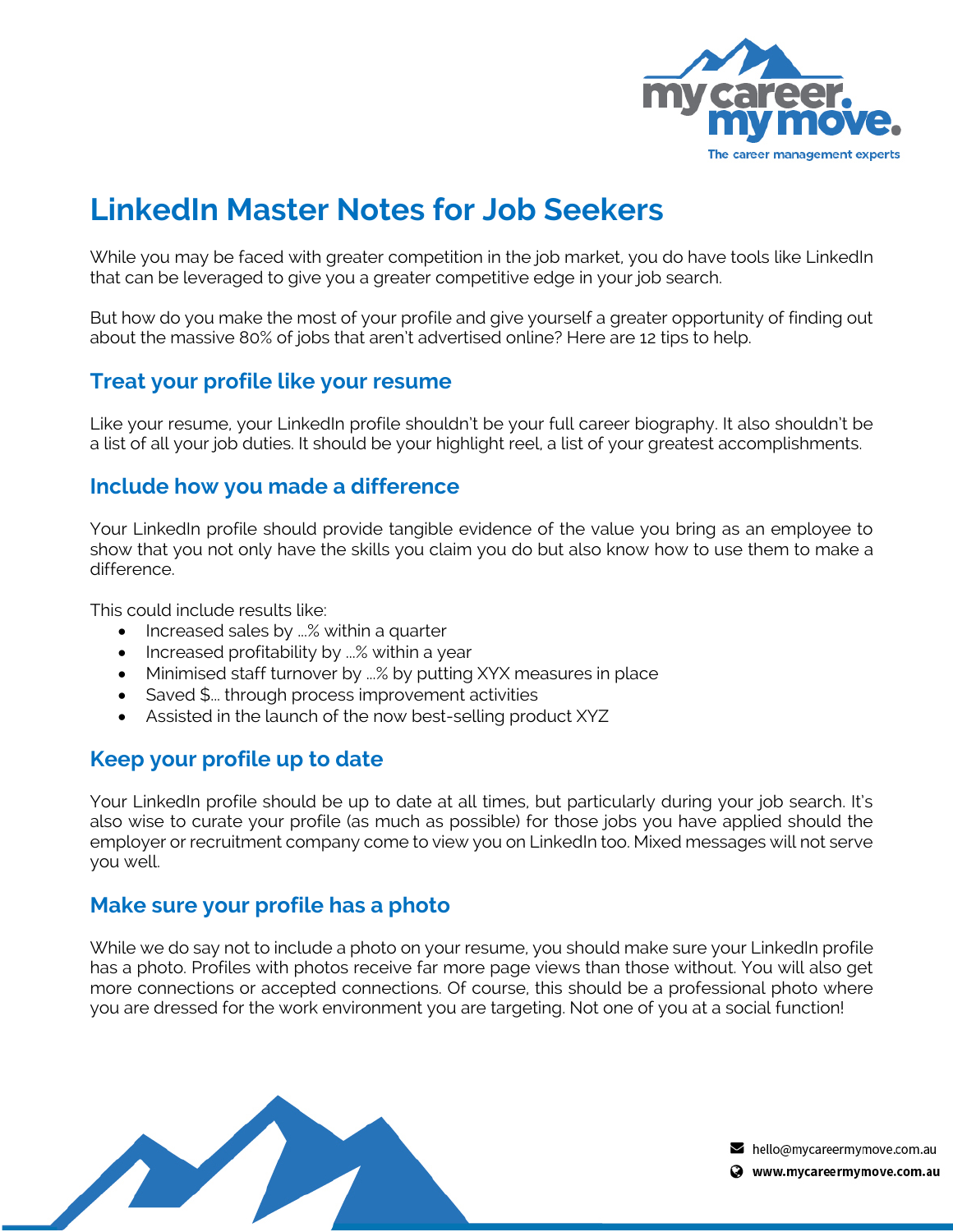

## **Update your headline**

Your photo, name, and headline are what contacts see first when they search LinkedIn so be sure to use your headline to your advantage. Highlight your position and the value you bring, like "sales executive who drives results for retail businesses" for example. Have a brainstorm around what employers will be looking for from someone in your role and use your headline as an opportunity to grab their attention.

#### **Use the Summary section wisely**

Your career summary should be 3-5 paragraphs that talk about your experience and the value you offer businesses and clients. Talk about your passion, your skills, qualifications and results. A bullet point summary of some the difference you have made (as discussed in point two) can be a great addition to this section too.

#### **Be active**

Having an updated profile won't help you maximise the full benefits of LinkedIn through your job search. You need to post, like and comment on others posts and write articles. This is key to building relationships on this platform - and another way to prove you know your topic and industry. The more you interact with purposeful and relevant content, the more you will be noticed and more you will drive the LinkedIn algorithms to work in your favour, increasing your visibility.

#### **Build your network**

Your LinkedIn connections provide you with the opportunity to increase your network exponentially. Look for all of the contacts you know and have worked with and then go through their connections to find people who are relevant. Keep your connection approach light, friendly and personalised and remember the bigger your network, the greater the job opportunities.

Not just that, you'll also hear more about the news, pain points and opportunities in your sector (great for interviews) and start to identify the companies that you would like to work for. Make sure to include personal note in your network connection requests, even if only a brief reminder of how you know each other.

## **Join LinkedIn groups**

Another way to maximise LinkedIn through your job search is to join some of the many professional and industry groups and then participate in conversation. This will expose you to more job openings and give you an opportunity to demonstrate your expertise and experience as you share articles, provide commentary, answer questions and offer solutions and ideas to other peoples' problems.



 $\blacktriangleright$  hello@mycareermymove.com.au Www.mycareermymove.com.au